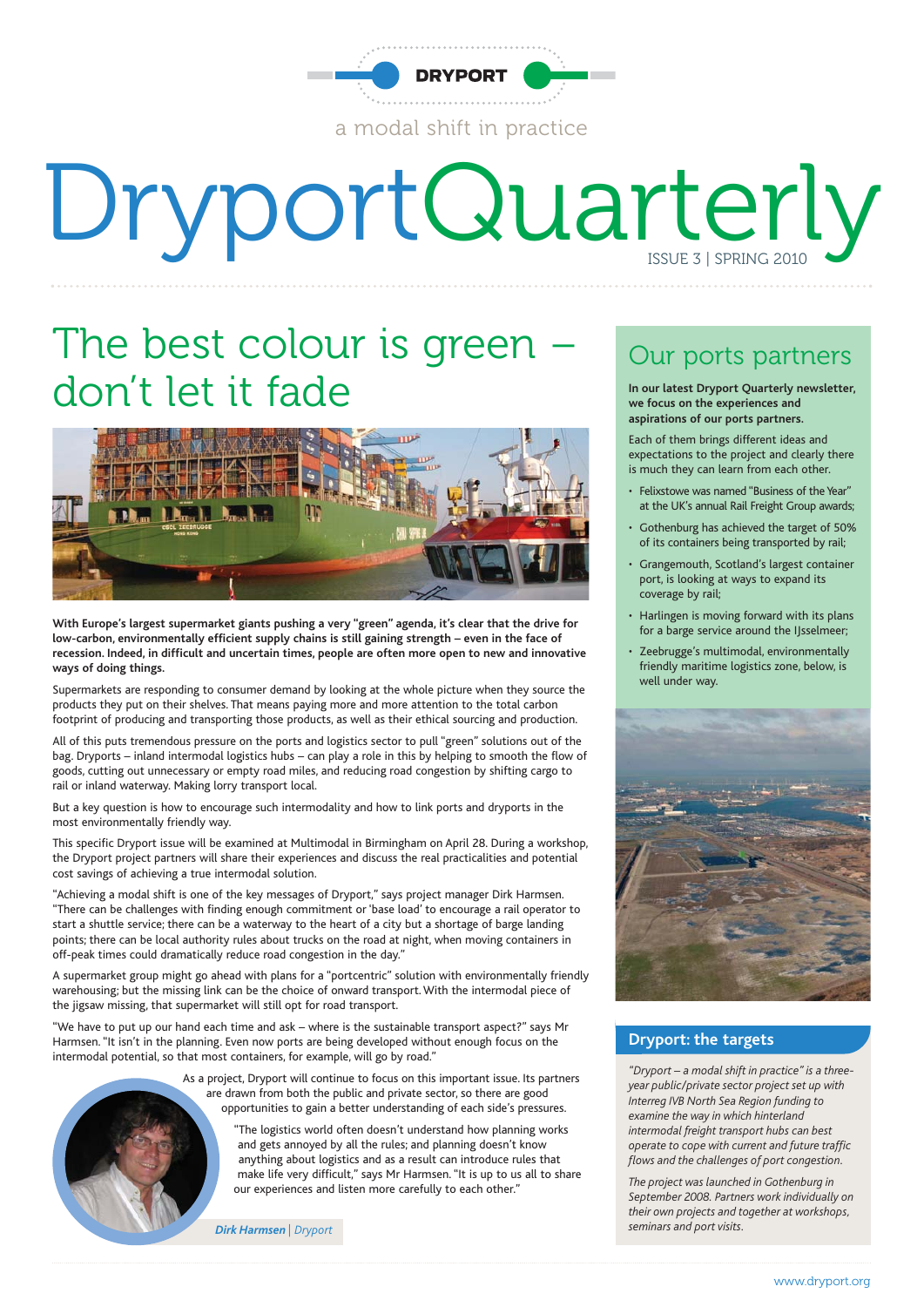#### Multimodal excellence offers perfect package

**The economically important Port of Grangemouth in Scotland is perfectly placed to be at the centre of a dryport hub-and-spoke operation which would involve established and new shortsea and coastal shipping services to be co-ordinated with a planned expansion of existing strategic rail links.**

Nik Scott-Gray, business development manager for Forth Ports' Scottish operations, believes that Scotland's main container port has hidden its light under a bushel for too long. "We need to tell the world what we are doing – and what we can do," he says. "We have much of the infrastructure and services already in place and, as well as being in the ideal position to feed Glasgow and Edinburgh, we are seeing good volumes coming in that are destined for outside the 'central belt'."

This potentially includes imported containers heading by rail northwards to Inverness and Aberdeen – a service already operating – or southwards to Lockerbie, the Borders and even into northern England, he says.

Grangemouth handled more than 150,000 containers in 2008 and, together with its sister port Rosyth nearby, is the key focus for the Scottish Dryport partners, Edinburgh Napier University's Transport Research Institute (TRI) and the South East of Scotland Transport Partnership (SEStran).

Mr Scott-Gray highlights supply chains already in place such as Tesco's use of rail to transfer goods from Grangemouth to Inverness and says that

with some modest rail upgrades, much more could be achieved.

"The supermarkets are already showing there is demand – we are having detailed conversations with several retailers, who see the environmental and economic benefits of shipping directly into Grangemouth rather than through other consolidation points. Shipping directly to Scotland optimises cargo flows and increases the efficiency of supply chains," he says.

"If cargo comes in from one of the European mother ports – Rotterdam, Antwerp, or even Felixstowe – Grangemouth is in a good position. We have no congestion in the port and we have the capacity – it is just a case of getting the rail services in place."

Scotland has a special advantage in that it continues to be export-driven by the spirits trade; hence there is always demand for empties. And geographically, Grangemouth could be described as "an east coast port almost on the west coast", because of the Firth of Forth, he adds.

Feederlink, Mediterranean Shipping Company, BG Freight Lines and Samskip are all operating regular shortsea/feeder services into the port.

"The Dryport concept also fits very well into our Scottish coastal shipping strategy," says Mr Scott-Gray. "Issues such as road congestion, the price of fuel and the shortage of drivers mean there are massive opportunities to bring cargo from the southeast UK, as well as direct from mainland Europe, without compromising service levels."



#### Felixstowe – a rail hub champion



**Felixstowe is already the UK's largest container port by far and the seventh largest, by volume, in Europe.**

And expansion is under way; Hutchison Ports (UK) is investing £300 million in its Felixstowe South extension, which will provide much-needed additional deepwater berthing for the world's largest containerships, and also place the port in a strong position for when the economic recovery begins.

Felixstowe handled 3.3 million teu in 2008 and, although volumes were lost in 2009, the port took a relatively small knock when compared to some of its mainland Europe competitors.

It stands to reason that as the UK emerges from recession, so volumes will begin to increase once again – and so will the need for logistics land and facilities.

"There is limited land availability close to the port, so it makes sense to look also at potential sites further afield and at the way in which we can link these to the port," says Murray Gibson, HPUK's head of sales and marketing.

The needs of the UK logistics sector differ from the European model, in that distances are shorter and inland waterways do not play such a prominent role.

For Felixstowe, handling the major deepsea calls goes hand in hand with an increasing number of coastal services feeding into northern UK ports and a massive rail operation linking the port with strategic destinations throughout the country.

Felixstowe is also one of the UK's leaders in the development and success of "portcentric" supply chain solutions, which encourage the unloading, storage, processing and onward distribution of goods direct from the port – substantially reducing empty or unnecessary road miles.

"In the absence of an extensive network of inland waterways, for our purposes, dryports and inland rail terminals are one and the same," says Mr Gibson. "Our rail services continue to expand – we are now offering 28 scheduled freight train arrivals and departures every day."

In September 2009, the Port of Felixstowe was named "Business of the Year" at the UK's annual Rail Freight Group awards, in recognition of the continual and extensive investments it has made in rail operations.

A series of major rail upgrades are a key part of the Felixstowe South container terminal expansion.

"One of our big areas of interest within Dryport is looking at the way inland terminals operate and how we can integrate better their operational systems with those of the port," says Mr Gibson. "The target is to be better connected in terms of systems, as well as the physical connection. The facilities may be a distance away, but better understanding in terms of management and operations can lead to improved efficiencies."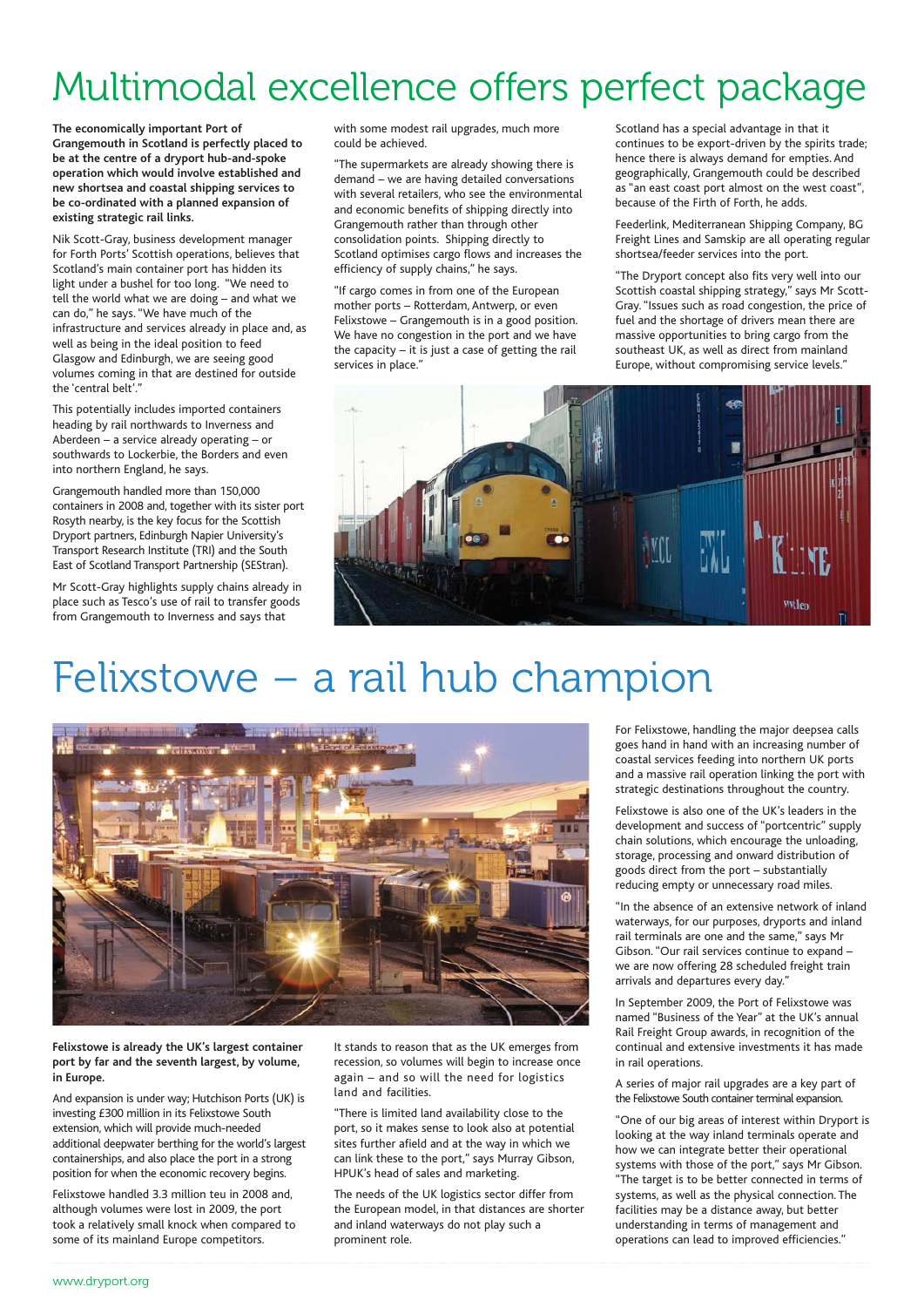## Sustainable targets

**Ten years ago, the Port of Gothenburg set itself a target – that 50% of all new container business should be transported to and from the port by rail. Having achieved that in just a few years, there was a new vision – that 50% of** *all* **containers should go by rail.**

A network of inland terminals, called RAILPORT Scandinavia, served by rail shuttles, has been developed and Gothenburg has now achieved this impressive target. More than half of all containers are carried to and from Sweden's main port by rail.

Gothenburg handles 66% of all Sweden's import and export containers and its throughput reached 860,000 teu in 2008. In the economic downturn total volumes slipped 5% in 2009 – but rail volumes actually rose by 7%.

"We now have 24 shuttles to production and consumption areas in Sweden and even one terminal in Norway," says the port's business developer, Arvid Guthed.

"But an interesting aspect for us – and the one that ties us in with the Dryport project – is to see what we can do with these inland terminals. How can we shift the port interface from Gothenburg to the inland destination, be it Falköping or Stockholm or Oslo? We are looking at how we can integrate inland terminals in our activities for the benefit of

the port and the inland terminals – and there is a huge willingness around Sweden for this concept."

Apart from the 25 rail shuttles, there are dedicated services for specific industrial customers – paper or steel mills, for example. With the rail shuttle system, Gothenburg wants to encourage more common-user services for containers or trailers.

One such shuttle service links the port with the Logistic Center Skaraborg at Falköping, a small intermodal terminal that is earmarked for huge expansion.

In an innovative project within Dryport, Banverket (Swedish Railways) has been piloting the use of RFID (radio frequency identification) tags on rail wagons, combined with trackside detectors, on the 130 km stretch of rail between Gothenburg and Falköping. Such a system could reduce maintenance costs, reduce disruption of traffic, allow more efficient shunting and help ensure correct train assembly. This system is also offered to other users such as ports.

"In the ordinary way, when we receive or despatch a train, we need to walk alongside all the wagons, check figures and take notes," says Mr Guthed. "This project is looking at replacing all this with RFID technology.'

Post-recession, clearly Gothenburg can expect container volumes to start rising again and, for the rail solution to match that increase, swift handling at the port is critical, he says.

"We see huge potential for decreasing the slot time for the trains, so that we can then handle more trains in the same time. That means cost and time efficiency."

Gothenburg's rail options attract cargo that would not use the port if it were relying on road transport.

"We must show the residents of Gothenburg who may be concerned about port expansion that we can shift volumes from road to rail, to ease congestion on the access routes to the city and in the port area," says Mr Guthed.

"Eighty containers on rail is clearly a far better option than 80 trucks driving through the city."



### 'Green' logistics zone

**The development of a multimodal 120-hectare maritime logistics zone is a key focus for Dryport partner Zeebrugge.**

The zone, next to Zeebrugge's existing port operational area, is linked by road, rail, sea and inland waterway, including to a number of inland import hubs. It will be supplied with a high level of "green" energy through solar and wind power projects and includes Efico's  $\in$  30 million carbonneutral coffee import centre, which will be in full operation this spring, *right*.

All of this ties in with the port's commitment to environmental protection and reducing its overall carbon footprint – and to its membership of Dryport.

"Being part of a partnership like Dryport gives us the opportunity to discuss common issues and exchange opinions and experience on environmental issues and the whole range of issues relating to logistics hubs and dryports," says Patrick van Cauwenberghe, policy director of the socio-economic department in Zeebrugge.

"The world is changing and we need to look at new ideas together. And perhaps in difficult times it is even more important to have that network of people you can trust and with whom you can share opinions."

The other Dryport partners could learn much from Zeebrugge's own research and experience in developing its maritime logistics zone, he adds. "We did a lot of study work in preparation for this zone and are also considering developing another project. There is huge interest in our logistics area but we have taken care that we have only maritime-related activities and we are aiming for a diversification of port sectors."

Zeebrugge actually bucked the trend in 2009's downturn, with container volumes through the port increasing by 17.4% compared to 2008, to a total 24.9 million teu.

The port is successfully attracting both deepsea and shortsea container lines, as well intra-European ro-ro services. One of these, run by Norfolkline, links the port with another Dryport partner, at Rosyth, with obvious opportunities for developing ideas together.

Undoubtedly, Zeebrugge's position on the coast rather than upriver is a huge advantage. The port also offers regular services by "estuary barges", which have special permission to sail along the coastline, taking containers and ro-ro units into the Scheldt.

Alongside this, the port continues to work on improving intermodal/hinterland connections. Studies are being carried out into the potential



deepening and widening an existing waterway to enable the transit of vessels up to 4,500 tonnes directly into the Ghent region, offering connections into the French hinterland. "This would give us a direct link to the Ghent Canal via Terneuzen, and into the Scheldt and Rhine, and into Germany – which is very important for containers," says Mr van Cauwenberghe.